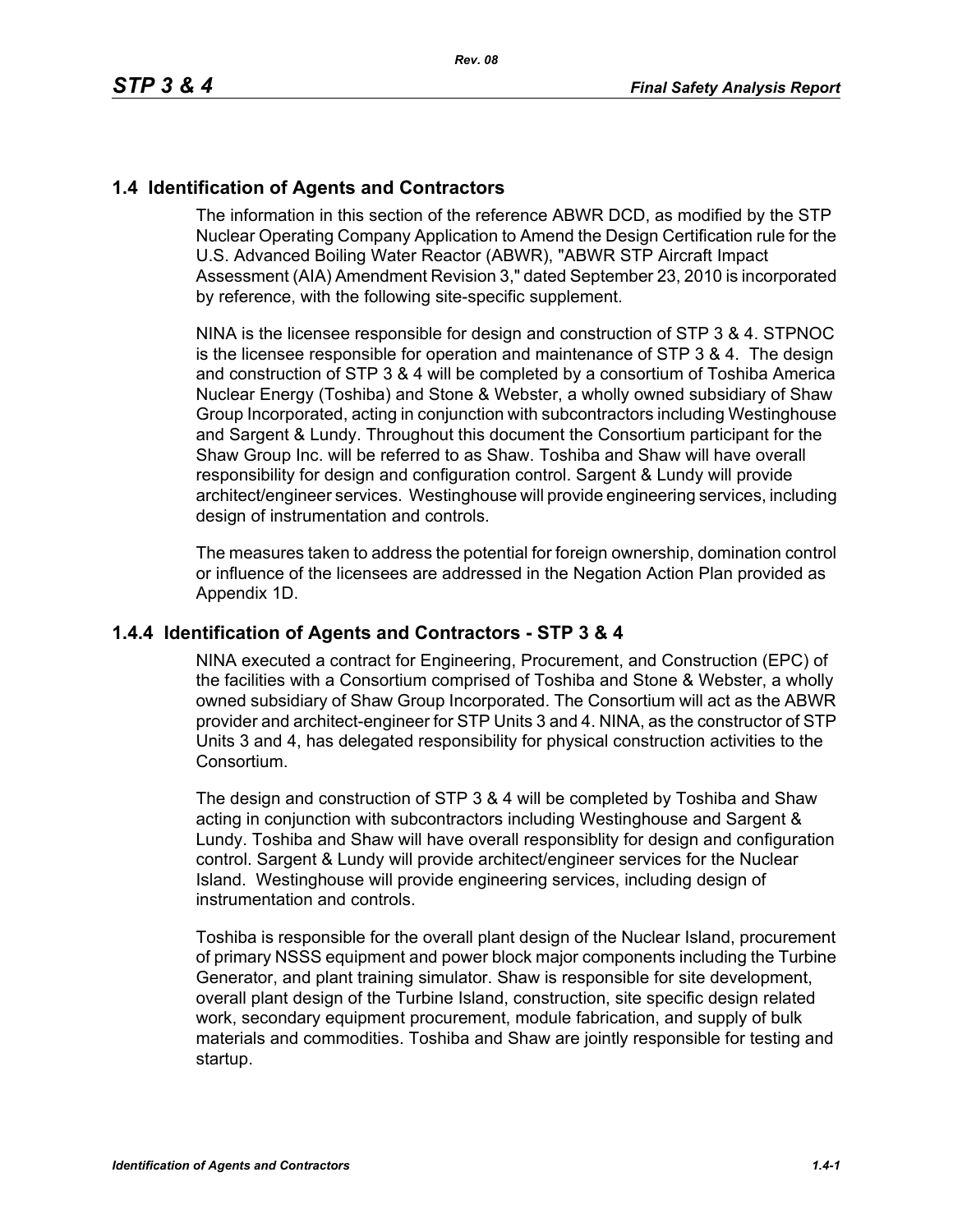# **1.4.4.1 Nuclear Innovation North America LLC**

NINA was formed in 2008. Its focus is to market and promote ABWR nuclear technology, and to develop and construct ABWR nuclear power generation facilities in the U.S. NINA assumed responsibility for the design and construction of STP 3 & 4 in 2011. It organized itself for this purpose by transitioning the previously existing STPNOC organization responsible for the development of STP 3 & 4 from STPNOC to NINA. This transition included the programs, processes and procedures developed by STPNOC for STP 3 & 4. NINA's STP 3 & 4 organization is focused on the design and construction of STP 3 & 4 and coordination with STPNOC for the operation of STP 3 & 4. After the 10CFR52.103(g) finding or authorization for interim operation pursuant to 10CFR52.103(c) is issued, NINA will provide services to STPNOC to support completion of construction.

# **1.4.4.2 STP Nuclear Operating Company**

STPNOC is the operator and license holder of STP 1 & 2 and will be the operator and license holder for STP 3 & 4 upon issuance of the 52.103(g) finding or authorization for interim operation pursuant to 10 CFR 52.103(c). During the construction period STPNOC will provide services to NINA that support the implementation of the Operational Programs and system operations during the test program.

## **1.4.4.3 Toshiba Power Systems Company**

Toshiba Power Systems Company is responsible for the Engineering, Procurement, and Construction (EPC) of STP Units 3 & 4. In this capacity Toshiba has overall project management responsibility for the design and construction of the facility, including support of the Combined License Application (COLA), in conjunction with the subcontractors described below.

Toshiba has extensive experience in the design, construction, and commissioning of the Advanced Boiling Water Reactor (ABWR) worldwide, having participated in the development of the common engineering documents, design of the ABWR systems, and construction of three ABWRs in Japan. The first ABWR plant, Kashiwazaki-Kariwa Unit No. 6, commenced commercial operation in 1996, followed by Unit No.7 in 1997, and Hamaoka Unit No. 5 in January 2005.

## **1.4.4.4 Shaw Group Inc.**

Shaw Group Incorporated, as part of the Consortium, is responsible for the Engineering, Procurement, and Construction (EPC) of STP Units 3 & 4. In this capacity Shaw with Toshiba has overall project management responsibility for the design and construction of the facility, including support of the Combined License Application (COLA), in conjunction with the subcontractors described below.

Shaw is a Fortune 500 company which has been an active participant in the nuclear industry for nearly 60 years, from providing engineering and design services for Shippingport, the nation's first commercial nuclear power plant, to the restart of Tennessee Valley Authority's Browns Ferry Unit 1, which at the time was the largest nuclear construction project in the western hemisphere. Shaw continues to prove its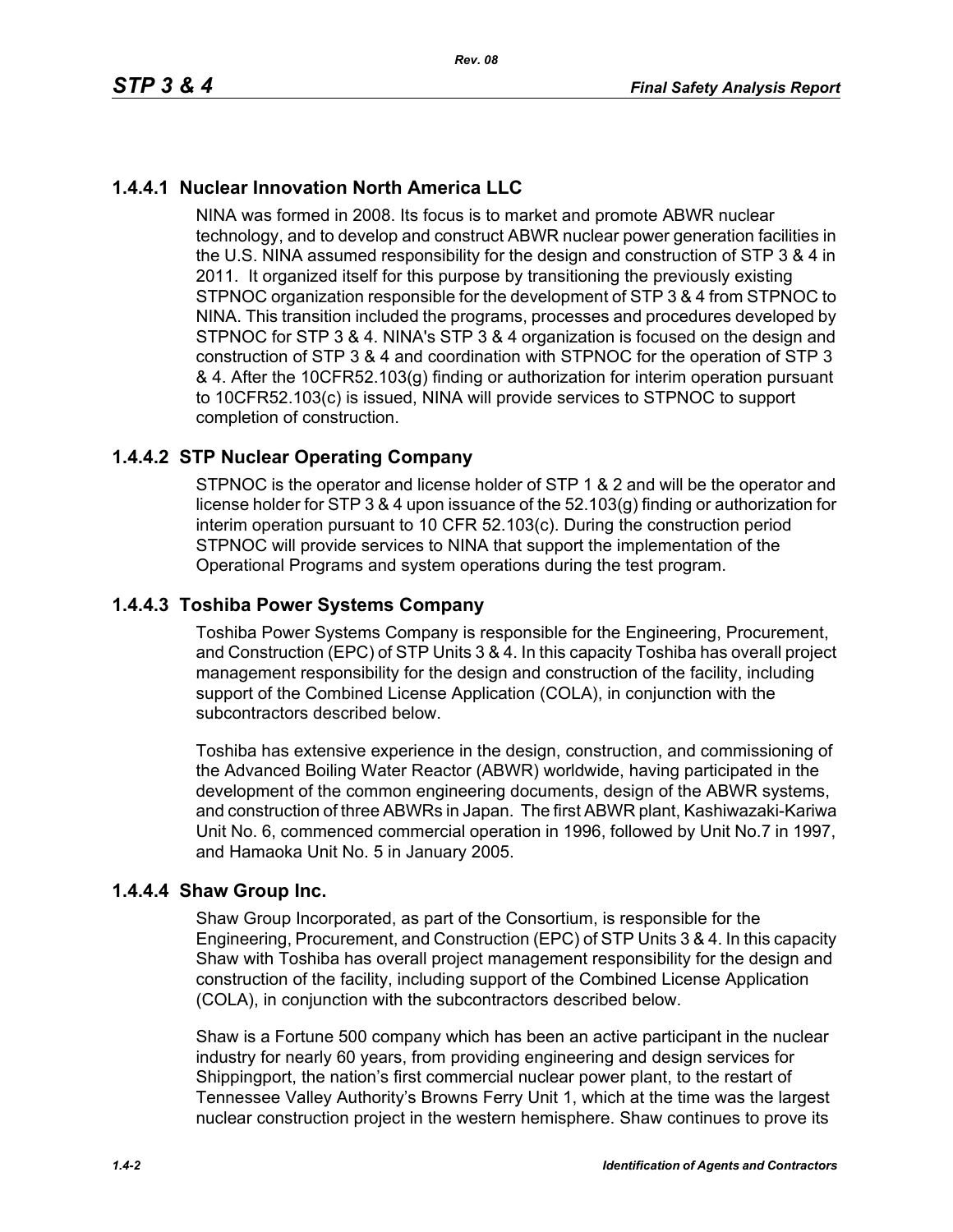leadership role in the nuclear industry by being part of the AP1000 Consortium. Shaw is part of a vertically integrated company, Shaw Group, Inc., which has nearly 180 offices worldwide and over 28,000 employees, of which approximately 3,100 are nuclear professionals offering nuclear services on four continents.

### **1.4.4.5 Westinghouse Electric Corporation**

Westinghouse Electric Corporation (WEC) has significant experience in the design, construction, inspection and maintenance of domestic and international nuclear power plants.

#### **1.4.4.6 Sargent & Lundy**

Sargent & Lundy provides engineering services for STP 3 & 4, specifically the design of the Nuclear Island, including the Reactor Building, Control Building, Radwaste Building and Ultimate Heat Sink.

For more than 100 years Sargent & Lundy has provided comprehensive consulting, engineering, design, and analysis for electric power generation and power delivery projects worldwide. Sargent & Lundy has a large, highly experienced staff solely dedicated to the energy business.

#### **1.4.4.7 Other Contractors**

Several specialized consultants assisted in developing the COLA.

#### **1.4.4.7.1 Tetra Tech NUS, Inc.**

Tetra Tech NUS, Inc. performed data collection and analysis, and prepared sections of the Final Safety Analysis Report (FSAR) and Environmental Report (ER), including socioeconomics/demographics, ecology and ecological impacts of construction and operation, land and water use impacts of construction and operation, transmission system impacts of construction and operation, radiological impacts of operation, uranium fuel cycle and transportation of radioactive materials impacts, and environmental impacts of postulated accidents.

Tetra Tech NUS, Inc. has prepared sections of the FSAR and ER for several Early Site Permit (ESP) and COLAs, including the North Anna and Vogtle ESP applications, and the V.C. Summer and Calvert Cliffs COLAs. In addition, Tetra Tech NUS has prepared ERs for license renewal applications for more than 30 nuclear plants.

## **1.4.4.7.2 MACTEC Engineering and Consulting, Inc.**

MACTEC Engineering and Consulting, Inc. (MACTEC) performed geotechnical field investigations and laboratory testing in support of FSAR Section 2.5, Geology, Seismology, and Geotechnical Engineering. That effort included performing standard penetration tests; obtaining core samples and rock cores; performing cone penetrometer tests, cross-hole seismic tests, and laboratory tests of soil and rock samples; installing ground water observation wells; and preparing a data report.